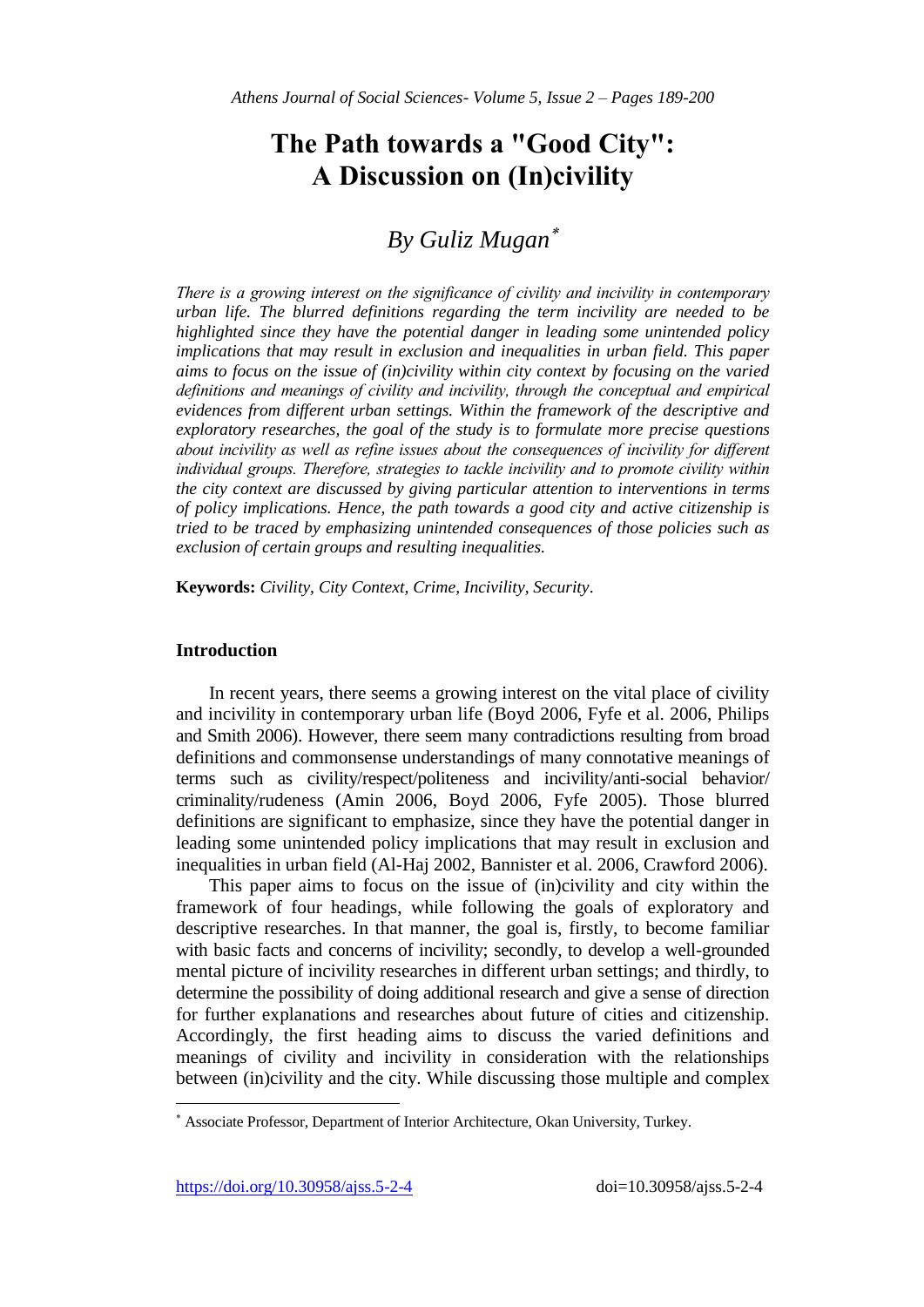meanings of the terms civility and incivility, some related notions such as respect, equality, anti-social behavior, criminal acts, disregard, exclusion are also on the agenda of elaboration. The second heading aims to look through the conceptual and empirical evidences of some researches that have been conducted concerning the experience of civility and incivility within different urban settings in city life including, shopping malls, neighborhood spaces, transport hubs, nonmetropolitan geographical areas, etc. Third aim of this paper is to demonstrate strategies to tackle incivility and to promote civility within the city by giving particular attention to interventions in terms of some policy implications by governments and citizens. And finally, the fourth aim is to focus on the unintended consequences of those policies such as fear and hostility against differences in the city, exclusion of certain groups and resulting inequalities. By this way, the path towards a good city and active citizenship is tried to be traced.

## **Varied Definitions and Meanings of Civility and Incivility within the Context of City**

Concerns with civility in the city context is nothing new and it is very much bounded with street behavior that can range from the role of the built form of a city to linkages between social interaction at street level and to broader geopolitical developments (Fyfe et al. 2006). "Psychologists, sociologists, historians and geographers have been questioning the role of urban organization in the emergence and definition of civility or its opposite, incivilities" (Félonneau 2004: 46). Civility as a paradoxical concept also has paradoxical associations with city. On the one hand, urban life has assumed to be necessary for the development of civility and the word "urbanity" has been mentioned together with the word "civility" (Boyd 2006). "Already in the  $16<sup>th</sup>$  century, Erasmus (1528) conceived civility as a strategy for distinguishing between the urban milieu and the peasant crudity and the barbarian instinct" (cited in Félonneau 2004: 46). On the other hand, "celebrations of civility and the city have existed alongside deep anxieties about the incivility of urban life" (Fyfe et al. 2006: 854). For instance, Robin et al. (2007: 56), by referring to the researches of Korte (1980) and Milgram (1970), state that "urban living incurs social withdrawal behavior, reduces helping behavior and destroys civility". In order to cope with this contradictory associations with the issue of civility within the context of city, it is necessary to overview the variety of definitions and meanings concerning (in)civility.

According to Fyfe et al. (2006) one distinction for the definition of civility is that between "proximate" and "diffuse" civilities. "Proximate" civility is commonly used as politeness or absence of "rudeness" in personal interactions. This understanding of civility is related to both our verbal and non-verbal communication; physical interaction, presentation and appearance; body or language (Fyfe et al. 2006, Philips and Smith 2006). According to Boyd (2006), such a definition of civility reduces it to formal connotations in the form of manners, politeness, and courtesies of face-to-face interactions. These formalities include being respectful and sociable through speaking in a sympathetic tone, using correct titles and phrases, behaving in an appropriate manner, etc. Félonneau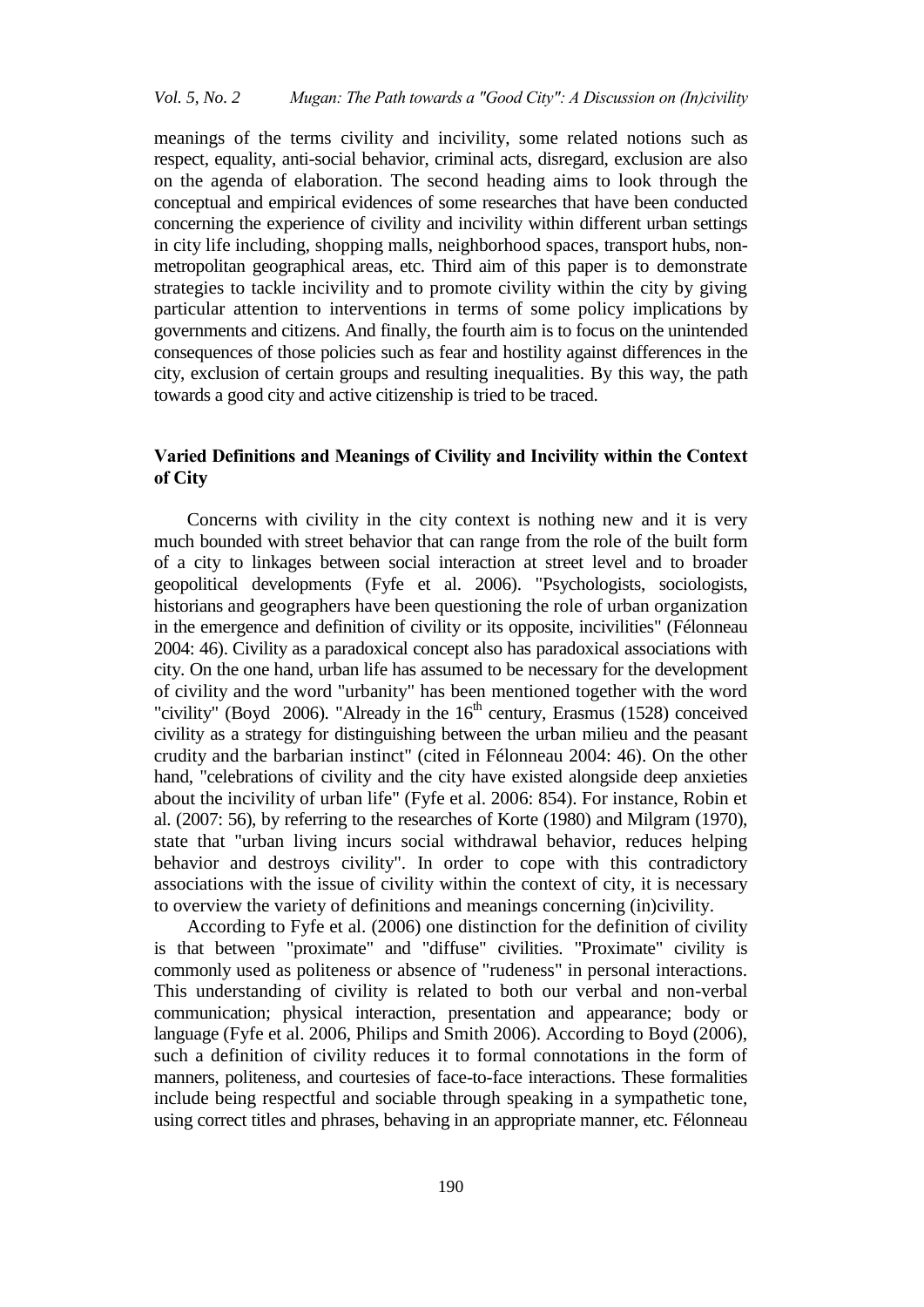(2004), by associating civility with showing respect to codes and interaction rituals, emphasizes the formality aspects of civility. Therefore, according to her, incivility is related to the act of non-respect or aggression towards others and towards environment.

The term "diffuse" civility is a much broader understanding of civility regarding the impacts of our behaviors on others. Diffuse civility brings together the responsibility of the effects of our actions on others, on care for spaces regardless of the necessity of co-presence (Fyfe et al. 2006). In this scope, what Hunsberger et al. (2005) mentioned concerning civility as one of the sustainability goals for the environmental assessment, together with ecological integrity and democracy can be categorized under diffuse civility. According to Boyd's (2006: 864) classification of civility, diffuse civility can denote "a sense of standing or membership in the political community with its attendant rights and responsibility". This kind of civility is formulated through civil rights or civil obedience. However, Boyd (2006: 865) carries these two distinct definitions of civility one step beyond and claims that as we are all part of a moral public, the practice of civility clearly "generates a sense of inclusivity and moral equality" for all of us. According to him, civility is about active and moral relationships between people. Amin (2006) shares a similar understanding of civility with Boyd by having an emphasis on solidarity and the politics of living together. He highlights the importance of care and regard for a civil contemporary city, which is in the direction of urban disregard, intolerance and self-interest.

The terms disregard and disrespect are mainly used together with the term incivility leading to different forms of crime (Medway et al. 2016, Robin et al. 2007). Another term that is used to define incivility is "anti-social behavior" that should be tackled to promote civility and this term has started to be placed within law and order policy discourses (Flint and Nixon 2006, Fyfe et al. 2006). Incivility in the form of anti-social behavior posits that incivilities erode social ties and eroded social ties result in crime and lead cities to cities where citizens are very vulnerable to crime (Brown et al. 2004).

As it is discussed in this section, the issue of (in)civility has many paradoxes and complex meanings within the city context. It may involve both responsibilities of individuals towards each other and towards the environment and the city of which they are a part of. In the light of those complex variations in definitions, the consequences in promoting civility and reducing incivility within the cities can also vary regarding the nature of civility that we wish to create. Before moving to those consequences, which can be related with public liberties, equality and citizenship, to have a better understanding of the variations and complexities of (in)civility in cities, in the next section, the experience of the issue of (in)civility in different urban settings is discussed in the light of some researches.

#### **Experience of (In)Civility in Different Urban Settings**

Different forms of incivilities can be encountered within the city context. If we associate incivility with "rudeness", what we look for as incivilities are beyond the criminal acts such as graffiti, burnt-out cars or homicides (Brown et al. 2004,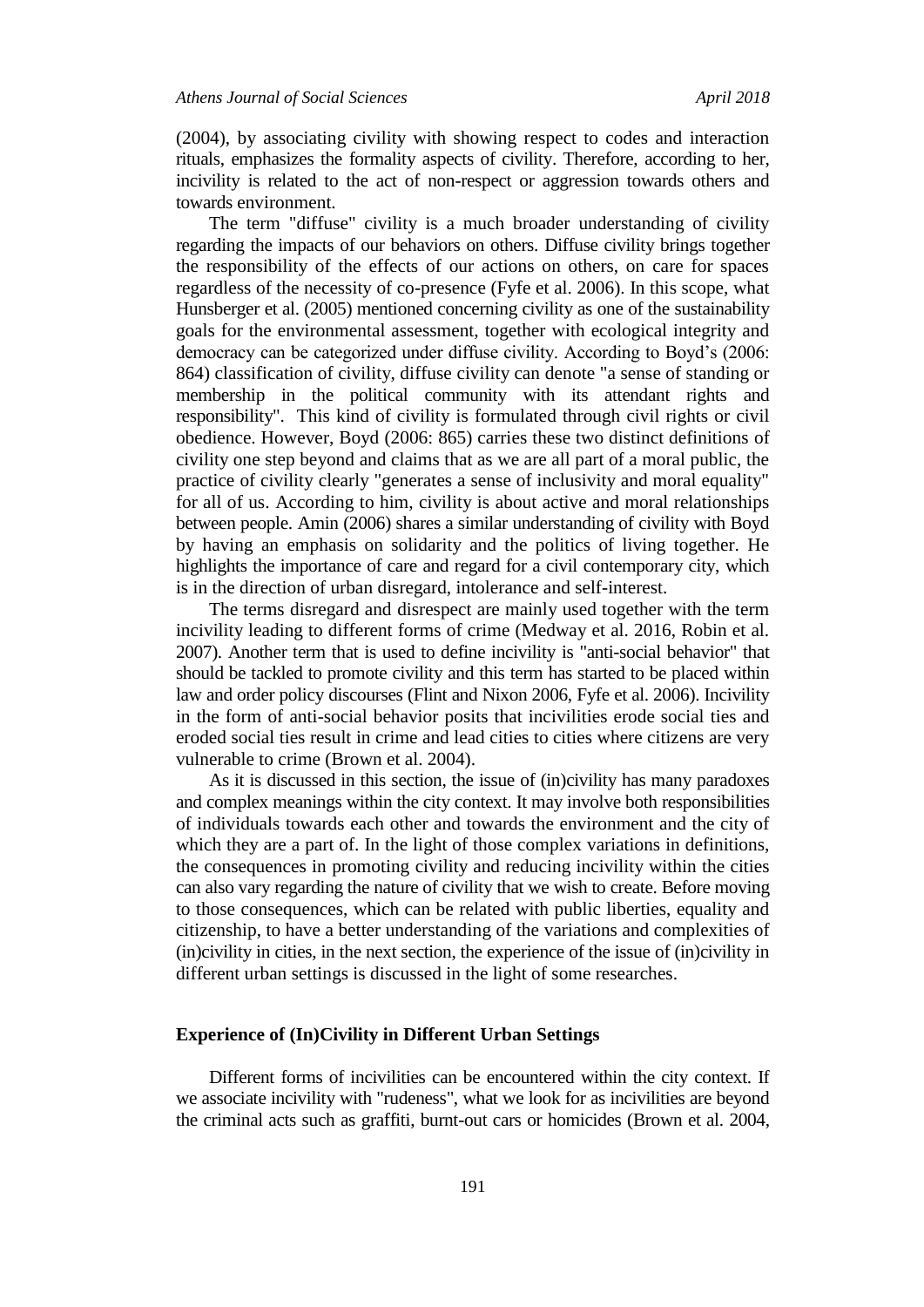Philips and Smith 2006). According to study of Philips and Smith (2006) we can encounter with a rude stranger who tries to push into queues at the ATM, who use bad language on the train, etc. On the basis of past behaviors in interpersonal relationships, certain social groups are marginalized and considered as incivil encounters: the unemployed, the homeless, and the young people who are seen as disrespectful or disruptive (Salcedo 2003, Wakefield 2005). Wakefield (2005) cites the arguments of Norris and Armstrong (1999) and McCahill (2002) that emphasize how those groups of individuals are labeled as people engaging in "anti-social" behavior, people behaving "differently" from the norms of the society. However, the research of Philips and Smith (2006: 898) indicate that "respectable' people such as middle-aged elderly were the most likely perpetrators of an everyday incivility, not minority youth".

As Philips and Smith (2006: 898) indicated, "consumption spaces and transport nodes were the most likely venues for the incivil encounter and not the residential neighborhood". Shopping malls, where diverse people come together, have become the heart of public and social life for many people, so, the maintenance of civility within those spaces gains significance (Staeheli and Mitchell 2006). However, different than many other urban settings, trying to maintain civility within mall spaces brings strict regulations of malls' institutions, functions and users into agenda with an intend to form civility for a privileging community. As Oc and Tiesdell (1997: 14) pointed out, newly-built, high quality, environmentally-controlled shopping malls provide "comfort and security, while their single management permits a uniform maintenance of standards and quality". This process of privatization allows for a sort of classification that separates the privileged from the undesirables (Abaza 2001, Wakefield 2005). In other words, within this scope, tolerance for difference has been traded off for achievement of civility which has the consequences in terms of exclusion and inequality, which is analyzed in detail in the fourth section.

By highlighting the increase crime and fear of crime in recreational settings, McCormick and Holland (2015) mention about urban parks where some strategies are used to reduce incivilities in order to reduce crime rates. According to their study, mostly faced incivilities in urban parks are trash, graffiti, insufficient signage system and lighting. The most widely used strategies are related to removal of trash and graffiti and improving lighting and signage system. Stationing of uniformed park personnel, security cameras or park watch citizen groups are indicated to be less utilized approaches for reducing incivilities.

Another urban setting that should be overviewed, in which incivilities are experienced and regulated is the neighborhood spaces. Urban neighborhoods are important spaces for political struggle. Kennett and Forrest (2006: 713) states that "the neighborhood remains as a key site in the repoliticisation of the city, the arena from which new forms of citizenship, solidarity, cohesion and patterns of integration emerge". Researches demonstrate that there is a relationship between the perception of incivilities within neighborhoods and the feeling of insecurity for citizens (Brown et al. 2004, Lee 2006, Valera and Guardia 2014). According to the study of Robin et al. (2007), incivility in neighborhoods is associated with sharing of public spaces by different users. In another study, Valera and Guardia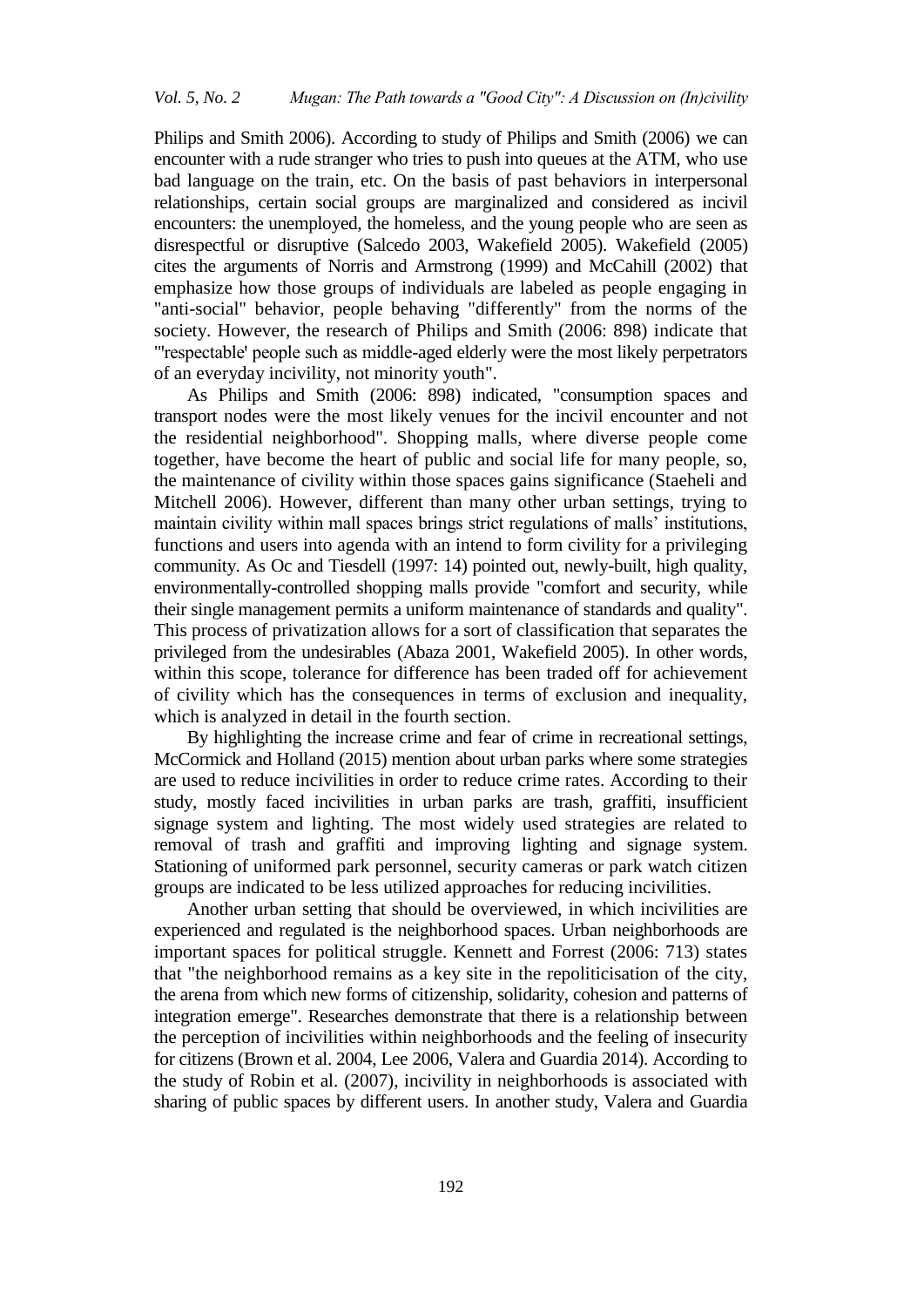(2014) indicate that perceived insecurity and fear of crime in a working-class neighborhood of Barcelona is mostly related to environmental features, personal variables and social representation of unsafe places within the neighborhood. Moreover, according to them urban social identity and residential satisfaction are also significant variables for perceived incivilities.

As Lee (2006) noted in her investigation, the context, in which the personal interactions are embedded turns the issue of civility into a precarious and fragile consideration. For instance, as her study pointed out, although the civility is the norm, the racial and socio-economic context within which the interactions are located, preclude the efforts to maintain civility and leads to emergence of protest motivations. In another study, Reisig and Cancino (2004) pointed out that citizens living in economically disadvantaged neighborhoods are more likely to perceive their immediate surroundings in more negative terms by indicating higher levels of incivilities, where the measure of perceived incivility included items such as noisy neighbors, public drinking, drug dealing, rundown building and litter. Whereas, citizens living in residential units report fewer incivility problems. After an overview of civility and incivility experiences in different urban settings, in the followings section, interventions and policy implications to tackle incivility and to promote civility are discussed through their intended consequences.

#### **Interventions to Tackle Incivility and to Promote Civility**

While discussing the varied definitions and meanings concerning (in)civility, it has been mentioned that incivility leading to different forms of crime may result in engendered fear, insecurity and deterioration of the social order for those living in cities, i.e., citizens (Philips and Smith 2006, Robin et al. 2007). According to the "broken window" thesis of Wilson and Kelling (1982), cited in both Fyfe et al. (2006) and Philips and Smith (2006), disorder and disregard which can be used to address incivility lead to engendered fear against increasing crime among "law abiding" citizens that may in turn result with retreatment from public interaction. For instance, the study of Medway et al. (2016) provides the evidence for the causal relationship between seeing litter in the environment and perceptions of incivilities and crime prevalence at the individual level. However, as their study as well as the study of Philips and Smith (2006) demonstrated that such a thesis is problematic and has some different points to be discussed. Accordingly, the assumption limited itself to a narrow application of criminology; whereas incivility is needed to be explored in full range in addition to its criminal basis; that is by reducing it to everyday personal interactions within variety of settings with a broader perspective. Therefore, as Philips and Smith mentioned (2006: 898), "fear and retreatism were not common responses to incivility". Moreover, what Medway et al. (2016) emphasized is that removal of some physical incivilities such as litter which can be perceived as a sign of crime prevalence, is not the job of police forces, but in fact to be the job of municipal agencies. Within this scope, it is possible to argue that on the contrary to the thesis of retreatment, citizens and governments intervene with policy implications to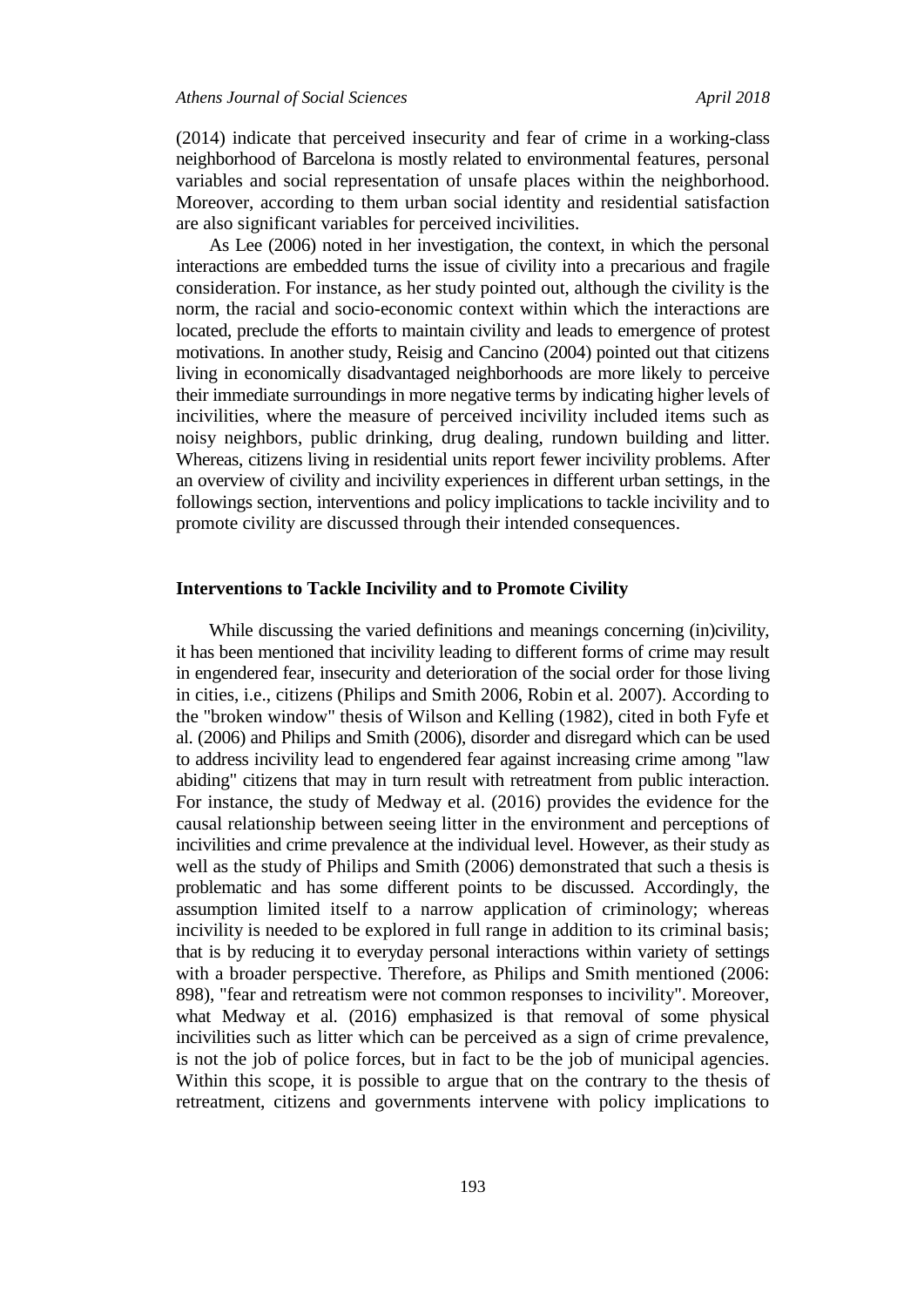promote civility and to tackle incivility.

As Lees (2004) observed, "the politics of fear is driving the growth of private police forces, gated communities and public surveillance antithetical to the old civic virtues of civility, security, tact and trust inculcated by mingling with strangers in the city" (cited in Fyfe et al. 2006: 854). Use of surveillance in shopping malls in order to prevent disorder and disregard serves also the aim of creating a "purified" urban experience for civility (Koskela 2000, Sibley 1995).

Interventions for civility policy implications can work in two separate levels: civil society (at the government level) and individual behavior (at the citizenship level) (Bannister et al. 2006). There are different implications of policies that intervene to civility promotion concerning these two levels.

Presence of incivilities as an important justification for policies like zerotolerance in cities like New York can be categorized under intervention at the governmental level. As another strategy at this level to tackle anti-social behavior, Flint and Nixon (2006) discuss the role of public housing agencies in UK. According to them "discourses on anti-social behavior in the UK are embedded within a wider politics of conduct based around concepts of citizenship, selfregulation, welfare conditionality, obligations to communities and rights and responsibilities" (Flint and Nixon 2006: 939). The regulations such as Anti-social Behavior Orders, Acceptable Behavior Contracts and tenancy arguments are representative of interventions<sup>1</sup> of various actors in the governance of civility (Flint and Nixon 2006).

Concerning the interventions to policy implications at the government level, the studies of Bannister et al. (2006), Brannan et al. (2006) and Fyfe (2005) can also be given as examples, through which the concern of UK government to promote civility with orders like "anti-social behavior orders" are highlighted by giving special emphasis on different organizations and how they contribute to "the reinvigoration of civil society by fostering the development of social capital and citizenship" (Fyfe 2005: 552). Brannan et al. (2006) by reviewing the aims and practices of active citizenship in UK, highlight the key concepts concerning government interest in civic-ness and developed policy agenda in crime, regeneration and housing, education, health and local government. In addition, Crawford (2006), by exploring the emphasis upon the policing of incivilities, examines the role and contribution of neighborhood wardens in fostering social order in deprived neighborhoods. As he pointed out, government expects wardens to perform variety of roles, including patrolling, maintenance of visible presence, tasks related to environmental management and stimulation of community engagement. In other words, those wardens having sufficient authority with political expectations act as agents of social control in neighborhood life to promote civility.

According to Brown et al. (2004), in order to improve neighborhoods and make them truly viable, it is necessary to focus on incivility reduction. And the interventions to reduce incivility lies in creating positive bonds between people and places; bonds of place attachment. Trials to enhance sociability or

 $\overline{a}$ 

<sup>&</sup>lt;sup>1</sup> In Turkey, Law of Offences - 'Kabahatler Kanunu' which is revealed by the Ministry of Interior, General Directorate of Security can be declared as one of these regulations.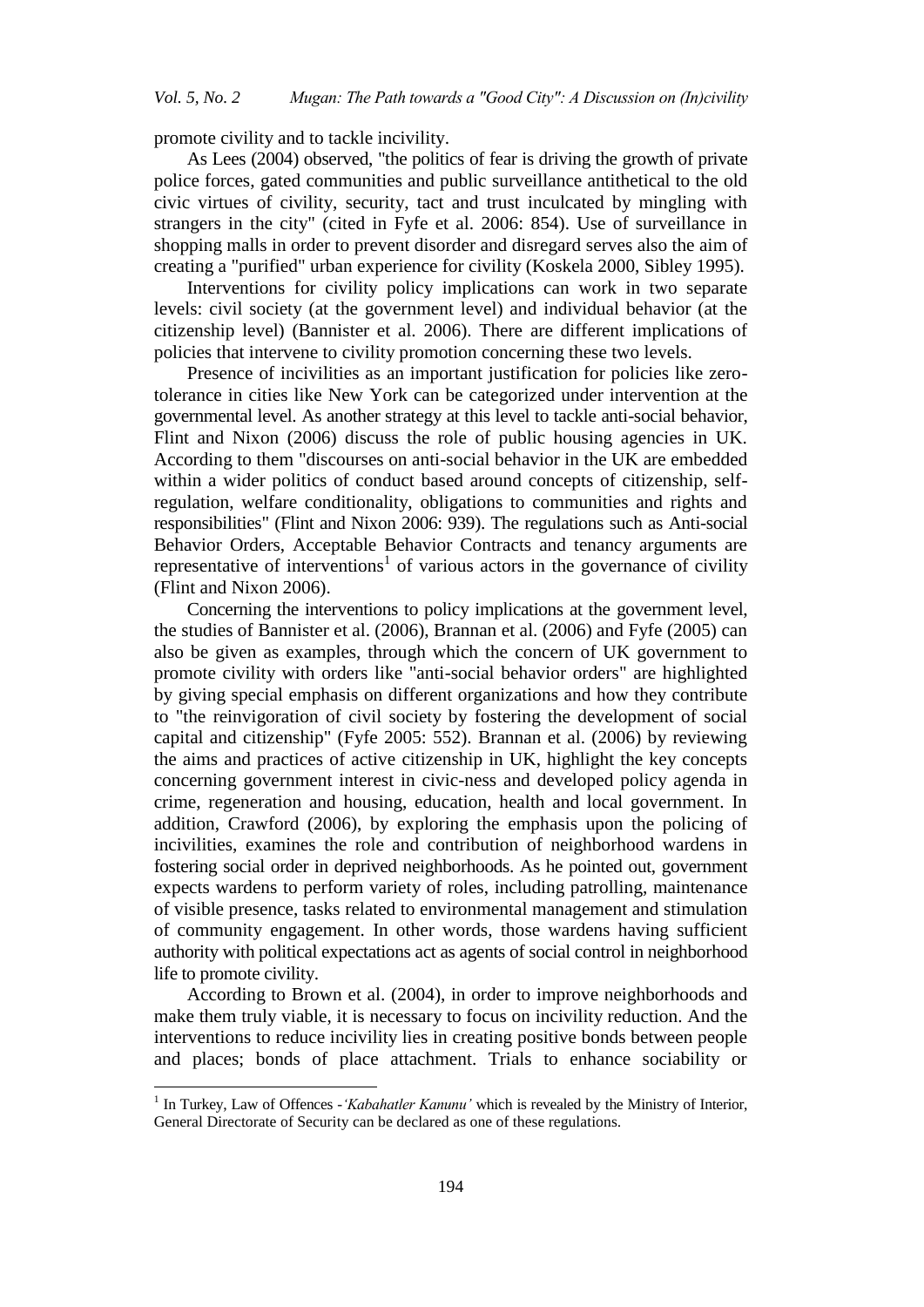guardianship, or programs such as Neighborhood Watch, or neighborhood cleanup campaigns are stated as the interventions that work at the citizenship level with an aim to enhance social bonds of place attachment in order to tackle incivilities in neighborhoods. On the contrary to this assumption, Crawford (2006: 957) argues that the way towards civility passes from "fostering weak social ties rather than strong bonds of 'togetheness'". Such an individualistic determination makes the promotion of civility argument move to interventions at the individual level.

Concerning the interventions at the individual or citizenship level, it is possible to look at the self-responsibility of each citizen to promote civility within the city context they live. Citizen-based monitoring and the interests of sustainable livelihoods using local knowledge at the citizen level can be considered to promote diffuse civility (Hunsberger et al. 2005).

Interventions at the individual level to promote civility depend on different motivations of people. Their motivation might be a result of their moral outlook or might be based on cost-benefit weightings (Brannan et al. 2006). Such kinds of 'politics of behavior' has prompted a shift from state-based citizenship to a more individual-based citizenship and citizen rights (Basok 2004). What Foucault discussed in his famous study, *Discipline and Punish*, is to demonstrate the importance of self-regulating subject in the light of his understanding on knowledge, power, individual body, state, and society. He implicitly describes the *Panopticon*, as an efficient regulating mechanism which has started at the state and governmental level, and by moving beyond this, which has become a self-regulating tool that works at the societal level for controlling multiplicity of individuals with a minimum cost to tackle disorder and anti-social behavior with a civil society concern (Foucault 1979).

Although many different interventions at both governmental and citizenship level can easily be clarified and be analyzed around a logical framework concerning their possible intended consequences to promote civility and to tackle incivility with different emphases and by using different regulations and tools, there might exist some unintended consequences of those interventions and regulations. Since the issue of (in)civility has many ambiguities starting with its definition within the scope of diversity and difference of urban life, it is difficult to deploy it into policy discourse. In the following section, it is aimed to focus on those possible unintended consequences of promoting civility concerning exclusion, equality/inequality, feeling of insecurity and rights of citizen.

### **Unintended Consequences of Policy Implications of (In)Civility**

According to contemporary moral panic and belief, incivility results from behavior of certain social groups and communities (Fyfe et al. 2006, Philips and Smith 2006). Since the increasing difference and diversity of urban life are viewed as threatening, the policy implications to tackle with this threatening fear have possible undesired consequences for certain groups of individuals. Exclusion and intolerance of difference are not new in the spatial and social organization of city life (Malone 2002). Al-Haj (2002) states that pluralistic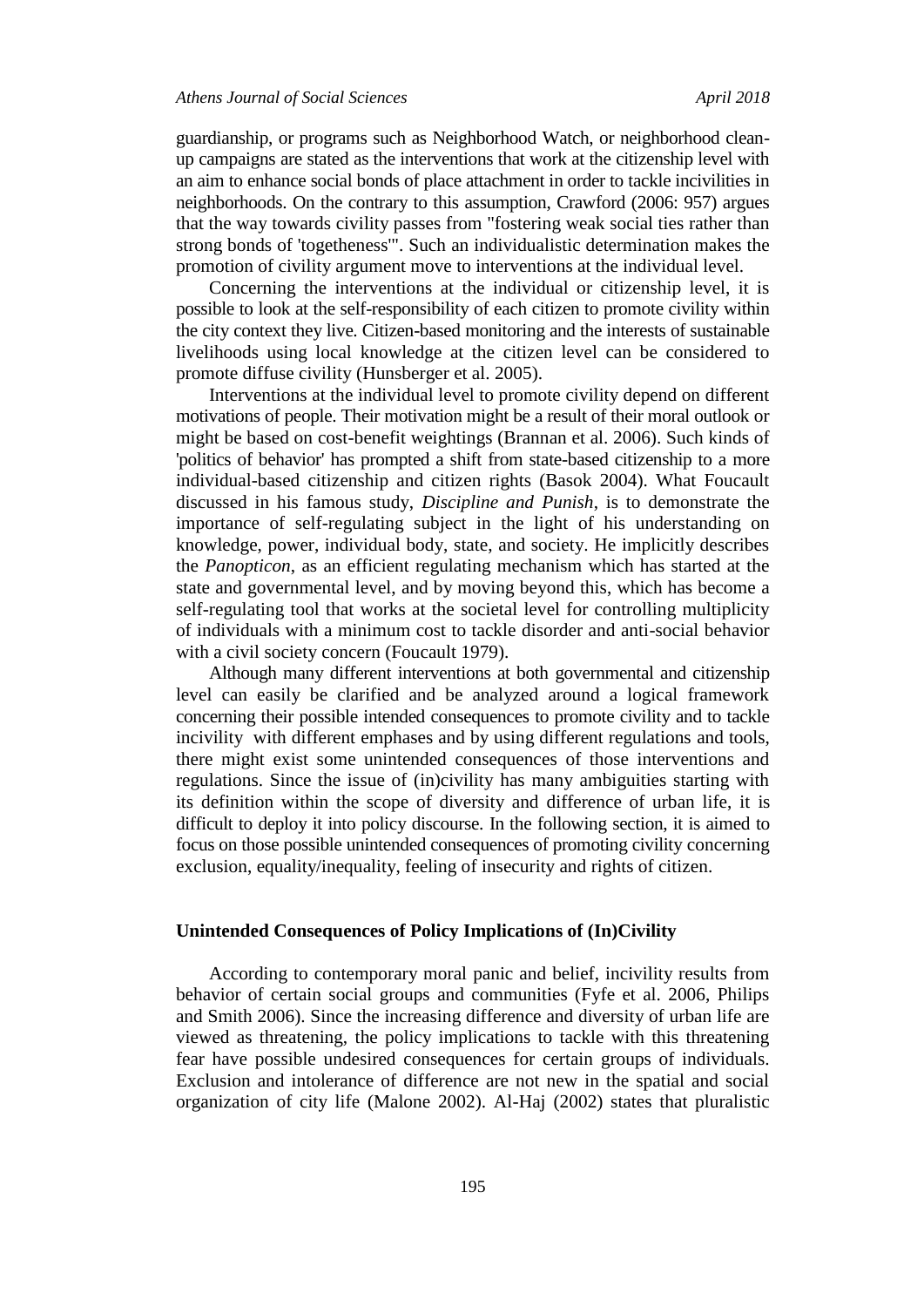societies having social and cultural difference and diversity face with the question of how to deal with this issue and to build a shared civility among its different nations, ethnic, religious and social groups.

Incivility, which is mainly defined as anti-social behavior, rudeness, disorder and disregard, has been indicated as having close connections with difference and diversity within the city context (Lee 2006, Reisig and Cancino 2004, Robin et al. 2007). Concerning the policy implications to promote civility, which are discussed in the previous section, it seems that it is tried to be achieved through the exclusion of incivilities and the unrespectable in order to secure the public realm for the respectable and this makes city even more hostile to difference (Fyfe et al. 2006). In other words, policy implications through interventions are trying to trade off difference and diversity within city for achieving civility. Zero-tolerance policing is a good example that works in this manner by including "the paradox of imposing civility through coercion or at least threat of it" (Crawford 2006: 854). Similarly, neighborhood wardens and security guards patrolling within the malls seem to be drawn in law enforcement activity by undermining their role on community development work and tackling incivility (Crawford 2006, Fyfe et al. 2006). Moreover, the promotions that are anticipated to create positive bonds between people and places and interventions which are tried to be regulated to enhance sociability or guardianship in certain exclusive neighborhoods (Brown et al. Perkins 2004), or some gangs and associations in non-metropolitan or in economically and ethnically disadvantaged neighborhoods (Lee 2006, Reisig and Cancino 2004) can be argued as contributing little or nothing to civility; they are bearers of incivility (Boyd 2006, Crawford 2006, Fyfe et al. 2006). Self-regulating promotions of civility such as surveillance in the mall space which aims to tackle incivility through self-disciplining of individual users may threaten dignity and autonomy and may lead to feeling and perceiving insecurity, embarrassment and exclusion (Goold 2002, Koskela 2000). Hence, the insecure, embarrassed and angry citizens can be expected to promote incivility, rather than civility.

As Boyd (2006) agued, there is a great danger in effort to create civility which results in hastening of its departure. In other words, it can be possibly argued that interventions to promote civility might lead to exclusion, intolerance of difference and feeling of insecurity, which may in turn result with further incivilities, anti-social behavior, disorder and disrespect (Amin 2006, Bannister et al. 2006). Patrolling and commanding police officers, security guards, wardens, regulations such as zero-tolerance policing and panoptic authoritarianism of urban governance can only increase the tension among citizens and trigger inequality resulting from exclusion and this may only come up with more "promoted incivility" (Amin 2006, Boyd 2006, Crawford 2006, Bannister et al. 2006). As Cohen (1985: 201) pointed out:

"the resultant forms of control will be less noteworthy for their effects on crime than their intrusive side-effects on ordinary citizens: a retreat into fortress living; streets abandoned to outlaws; inconvenience and erosion of civil liberty"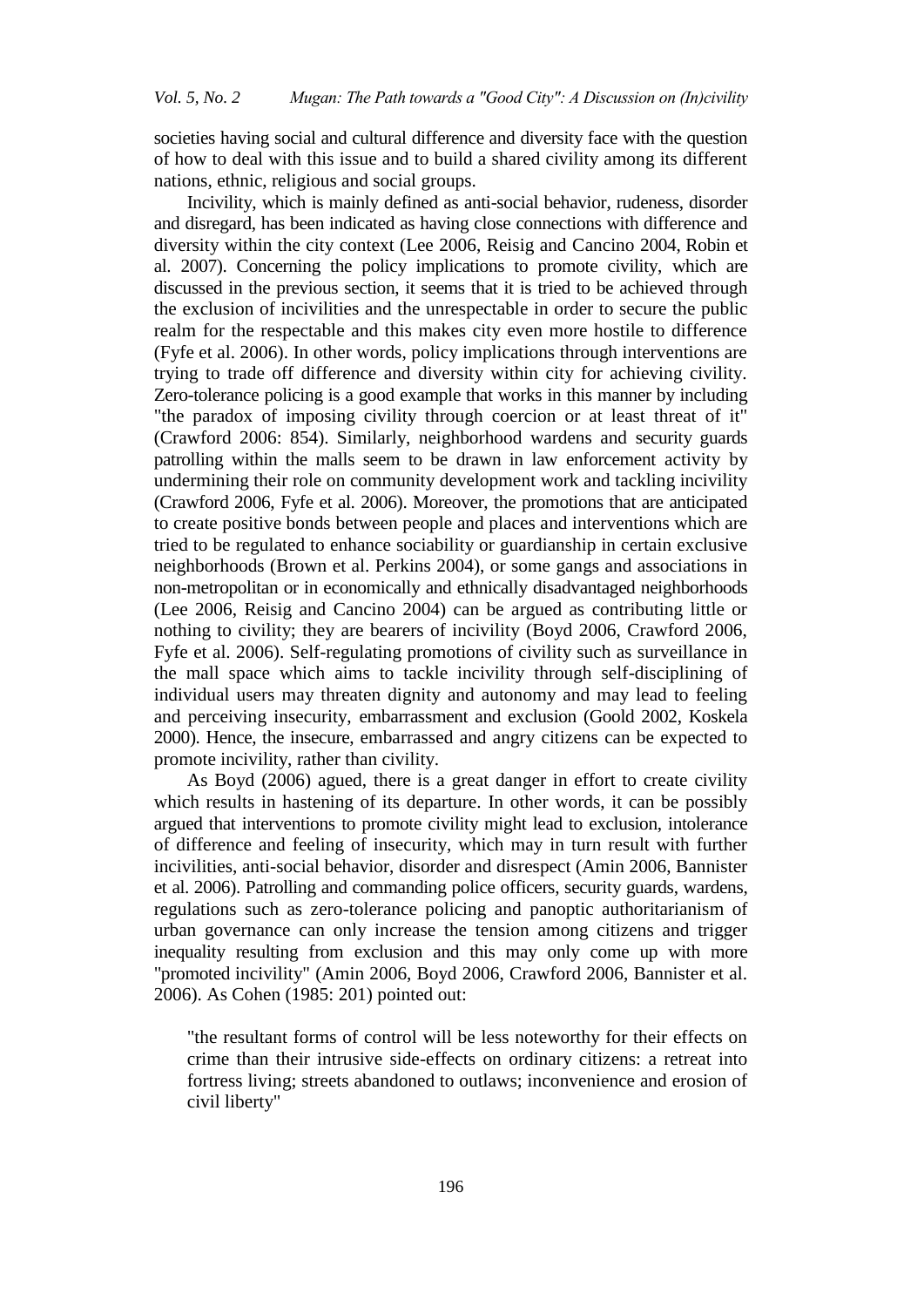After discussing the possible unintended consequences of interventions of policy implications in relation to civility and incivility, on the way to a good city, now it becomes necessary to emphasize more innovative and radical thinking in promotion of civility and in protections of citizen rights and civil liberties.

#### **Conclusion**

In this paper, four main issues was addressed concerning the issue of (in)civility within the context of city by focusing on the goals of descriptive and exploratory researches. Accordingly, the goal of the study was to formulate more precise questions about incivility as well as refine issues about the consequences of incivility for different individual groups. First of all, complexity and variations in defining civility and incivility and their relationships with the form of urbanity was underlined. The dangers in relating civility with broader terms and definitions and only with criminal acts, without dealing the daily aspects of encountering incivility was pointed out. Secondly, within the scope of those complexities, experience of civilities and incivilities in different urban settings was analyzed. In addition, varied neighborhood settings, shopping malls, transport hubs, etc. were given as examples of urban settings that we could encounter with incivilities in respect to different meanings that we attached to them according to variety of social interactions that we are a part of. Thirdly, interventions to tackle incivility and to promote civility was discussed in terms of various policy implications in the form of governmental and citizenship level. After that, in the fourth part, the possible unintended consequences of those policy implications, besides those of intended ones to promote civility was emphasized.

Threats to the civil liberties of those who have done little wrong with interventions of policy regulations such as zero-tolerance policies resulting from blurred definitions of (in)civility can be categorized as unintended consequences in promoting civility. According to this, what is tried to be considered is to imply policies that give attention to determine whether civility is really declining and/or all incivilities are really damaging, and are really threats for interpersonal relations in everyday life. In this respect, it is anticipated to prevent the promulgation and implication of policies and regulations that leads to exclusion, inequality and feeling of insecurity.

Therefore, to make interventions of policy implications to meet with their intended consequences, i.e., to reduce incivility and to promote civility, much more innovative and radical thinking in this area is needed. First of all, it is needed to determine the framework in defining (in)civility within the city context. It is important to move meaning attachments of incivility beyond criminal acts. It is necessary to analyze the issue of (in)civility within the scope of daily encounters. Secondly, it is needed to look beyond the assumption, which advocates that incivility results from the behaviors of certain social groups and communities; rather incivility should be linked to the entirety of urban experience. Thirdly, positive and negative consequences in dealing with diversity and difference within different urban settings having different contextual structures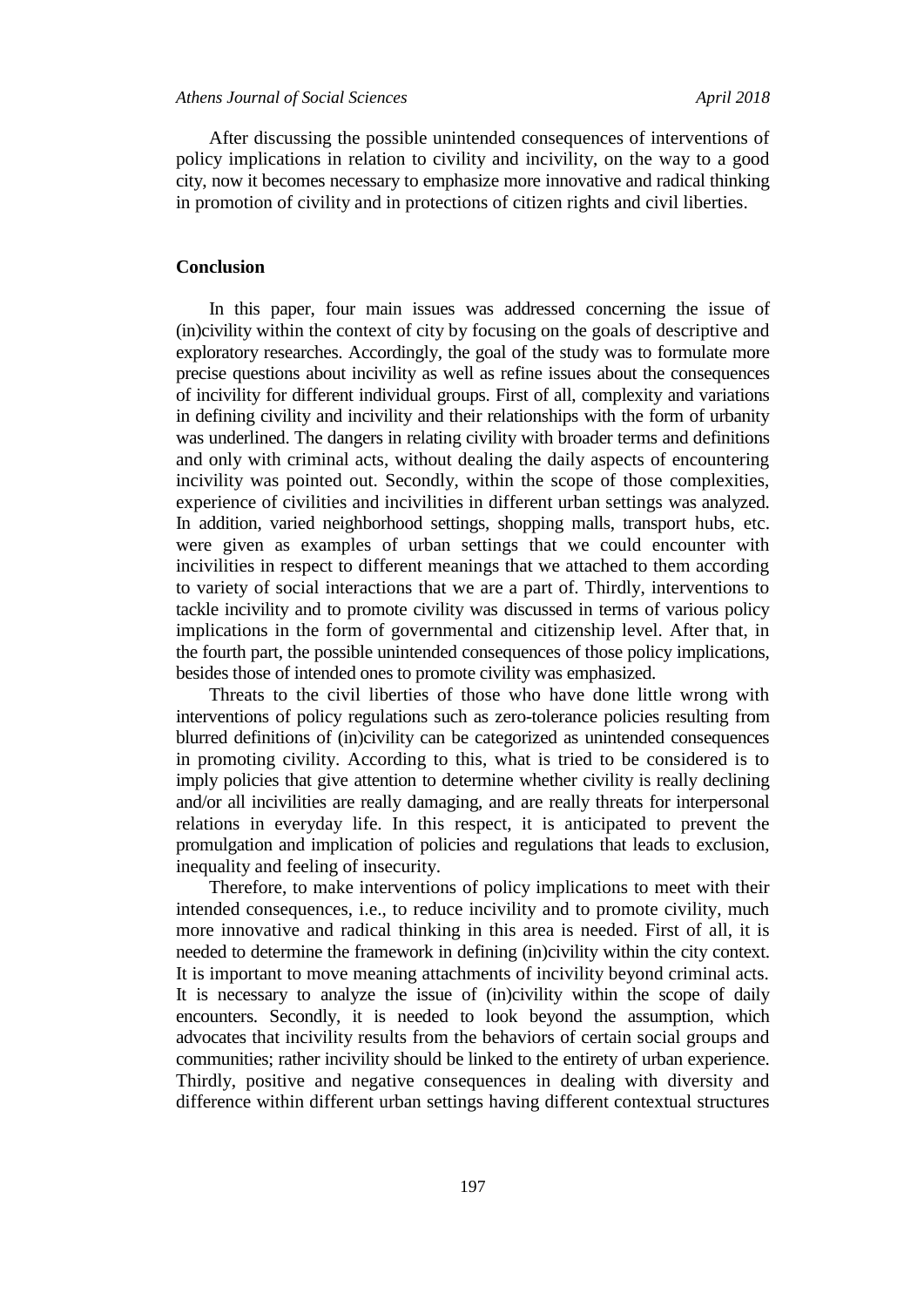should be determined. For instance, it is important to differentiate the disorder and anti-social behavior that is emerged out of lack of familiarity, communication, exclusion and inequality within a disadvantaged urban setting from an intentional rudeness and aggression within a more advantaged setting. For the first case, it is important to consider the fact that anti-social behavior may stem from the exclusion and intolerance of difference in the society against those citizens and this may lead to perception and definition of those behaviors under the heading of incivility, which may in turn lead to interventions of strict policies. And those strict policies may also lead to more "perceived incivilities". In order to prevent such a vicious circle, what should be paid attention is to move beyond the short-term success or failures of interventions of policy implications to tackle with incivility, to the long-term impact and quality of social interactions (Fyfe et al. 2006). The "good city" that Amin (2006) has associated with solidarity, care, regard, tolerance for difference, is the model that should be achieved. In order to achieve this, "the politics of living together" should be succeeded by giving emphasis on infrastructure of various software systems, surveillance systems and transport systems which make the urban life possible without making citizens feel insecure or under control (repair), by drawing obligations on a solidarity of human rights (relatedness), by including, not by excluding, those viewed as threats to civility (rights) and by promoting individual and cultural heterogeneity (re-enchantment) (Amin 2006). Although it seems that this model is offering "a practical urban utopianism based around four registers of solidarity" (Amin 2006: 1009), it also draws an applicable path towards a good city that should be traced concerning, justice, ethics, moral relations, tolerance of difference and responsibilities of active citizenship.

#### **References**

- Abaza M (2001) Shopping malls, consumer culture and the reshaping of public space in Egypt. *Theory, Culture & Society* 18 (5): 97-122.
- Al-Haj M (2002) Multiculturalism in deeply divided societies: The Israeli case. *International Journal of Intercultural Relations* 26: 169-183.
- Amin A (2006) The good city. *Urban Studies* 43(5/6): 1009-1023.
- Bannister J, Fyfe N, Kearns A (2006) Respectable or respectful? (In)civility and the city. *Urban Studies* 43(5/6): 919-837.
- Basok T (2004) Post-national citizenship, social exclusion and migrants rights: Mexican seasonal workers in Canada. *Citizenship Studies* 8(1): 47-64.
- Brannan T, John P, Stoker G (2006) Active citizenship and effective public services and programmes: How can we know what really works? *Urban Studies* 43(5/6): 993- 1008.

Boyd R (2006) The value of civility? *Urban Studies* 43(5/6): 863-878.

- Brown BB, Perkins DD, Brown G (2004) Incivilities, place attachment and crime: Block and individual effects. *Journal of Environmental Psychology* 24: 359-371. Cohen S (1985) *Visions of Social Control.* Cambridge: Polity Press.
- Crawford A (2006) Fixing broken promises? Neighborhood wardens and social capital. *Urban Studies* 43(5/6): 957-976.
- Félonneau ML (2004) Love and loathing of the city: Urbanophilia and urbanophobia,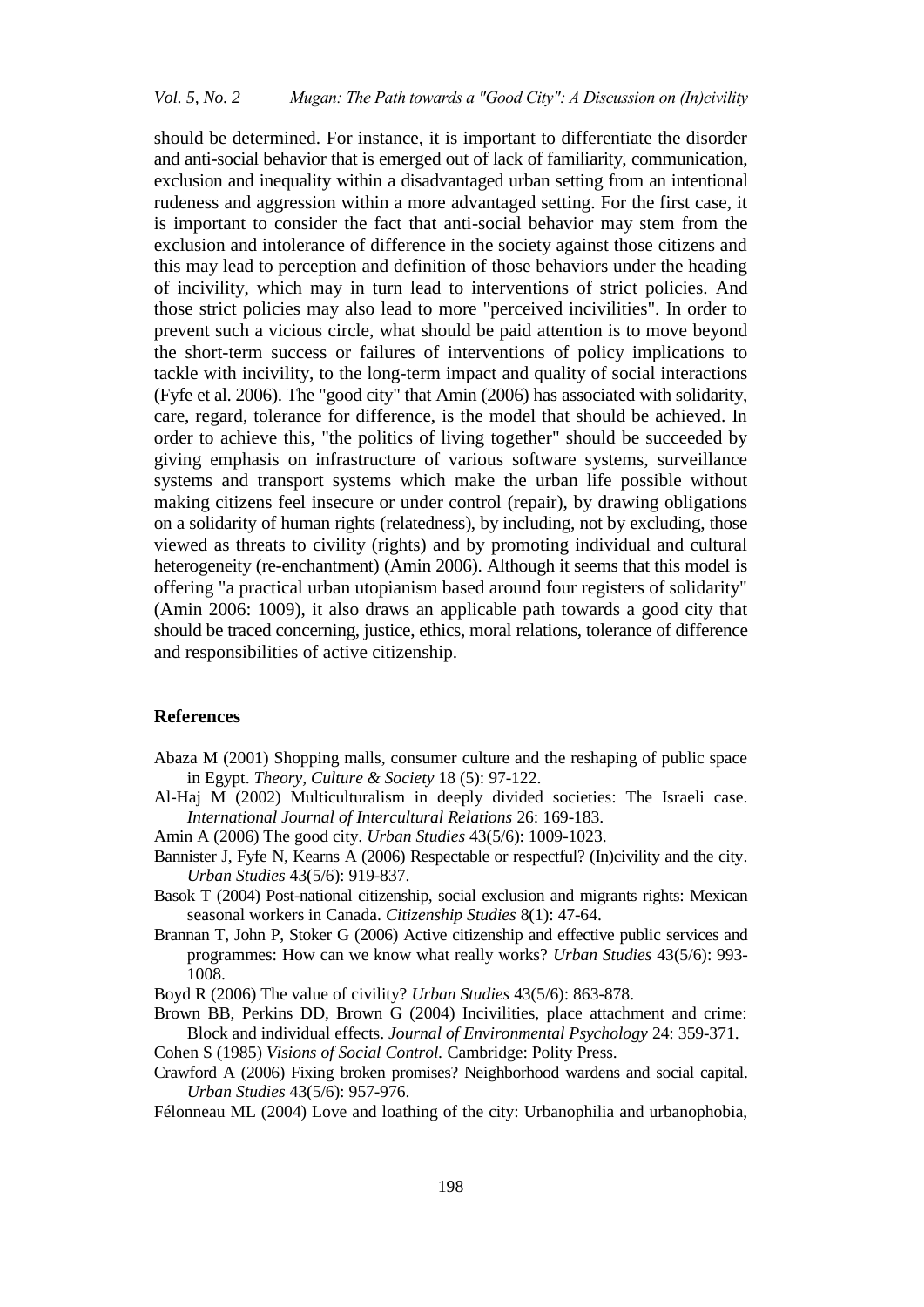topological identity and perceived incivilities. *Journal of Environmental Psychology* 24: 43-52.

Flint J, Nixon J (2006) Governing neighbors: Anti-social behavior orders and new forms of regulating conduct in the UK. *Urban Studies* 43(5/6): 939-955.

Foucault M (1979) *Discipline and punish: the birth of the prison.* New York: Vintage.

- Fyfe N (2005) Making space for "neo-communitarianism"? The third sector, state and civil society in the UK. *Antipode* 37(3): 536-557.
- Fyfe N, Bannister J, Kearns A (2006) (In)civility and the city. *Urban Studies* 43(5/6): 853-861.
- Goold BJ (2002) Privacy rights and public spaces: CCTV and the problem of the "unobservable observer". *Criminal Justice Ethics* Winter/Spring: 21-27.
- Hunsberger CA, Gibson RB, Wismer SK (2005) Citizen involvement in sustainabilitycentered environmental assessment follow up. *Environmental Impact Assessment Review* 25: 609-627.
- Kennett P, Forrest R (2006) The neighborhood in a European context. *Urban Studies*  43(4): 713-718.
- Korte C (1980) Urban–nonurban differences in social behavior and social psychological models of urban impact. *Journal of Social Issues* 36(3): 29–51.
- Koskela H (2000) "The gaze without eyes": Video-surveillance and the changing nature of urban space. *Progress in Human Geography* 24(2): 243-265.
- Lee J (2006) Constructing race and civility in urban America. *Urban Studies* 43(5/6): 903-917.
- Lees L (2004) The emancipatory city: urban (re)visions. In L Lees (Εd) *The Emancipatory City? Paradoxes and Possibilities*, 3-20. London: Sage.
- Malone K (2002) Street life: youth, culture and competing uses of public space. *Environment & Urbanization* 14(2): 157-168.
- McCahill M (2002) *The surveillance web: the rise of visual surveillance in an english city*. Cullompton: Willan Publishing.
- McCormick JG, Holland SM (2015) Strategies in use to reduce incivilities, provide security and reduce crime in urban parks. *Security Journal* 28(4): 374-391.
- Medway D, Parker C, Roper S (2016) Litter, gender and brand: The anticipation of incivilities and perceptions of crime prevalence. *Journal of Environmental Psychology* 45: 135-144.
- Milgram S (1970) The experience of living in cities: A psychological analysis. In FF Korten, SW Cook, JI Lacey (Εds), *Psychology and the problems of society*, 1461- 1468. Washington, DC: American Psychological Association.
- Norris C, Armstrong G (1999) *The maximum surveillance society: the rise of CCTV as social control*. Oxford, Berg.
- Oc T, Tiesdell S (1997) The death and life of city centers. In T Oc, S Tiesdell (Eds) *Safer City Centers. Reviving the Public Realm*, 1-20*.* London: Paul Chapman.
- Philips T, Smith P (2006) Rethinking urban incivility research: Strangers, Bodies and circulations. *Urban Studies* 43(5/6): 879-901.
- Reisig MD, Cancino JM (2004) Incivilities in nonmetropolitan communities: The effects of structural constraints, social conditions and crime. *Journal of Criminal Justice* 32: 15-29.
- Robin M, Police AM, Couty C (2007) Development of a scale of perceived environmental annoyances in urban settings. *Journal of Environmental Psychology* 27: 55-68.
- Salcedo R (2003) When the global meets the local at the mall. *American Behavioral Scientist* 46(8): 1084-1103.

Sibley D (1995) *Geographies of exclusion.* London: Routledge.

Staeheli LA, Mitchell D (2006) USA's destiny? Regulating space and creating community